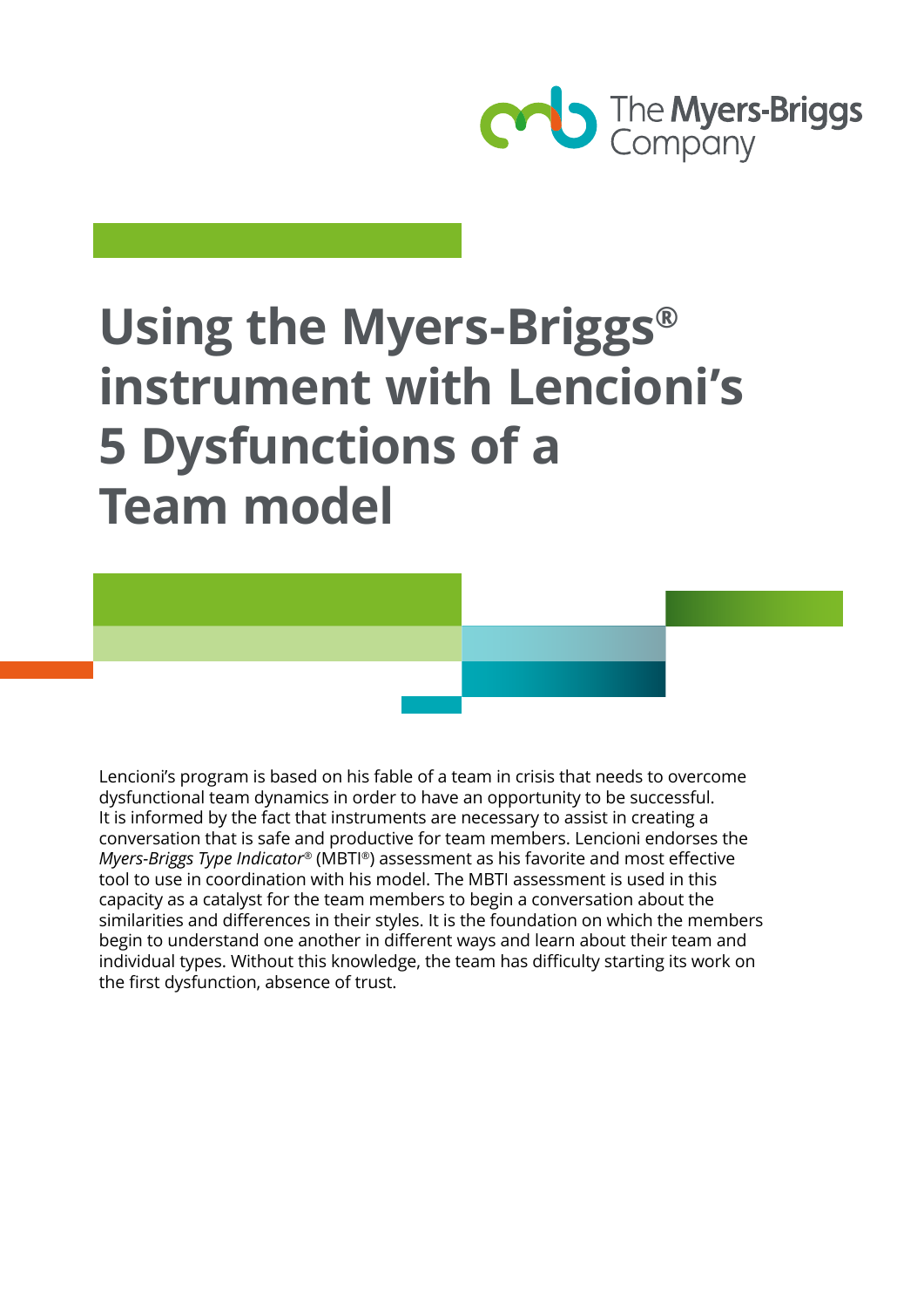The MBTI assessment is a critical part of making Lencioni's model successful. Lencioni alludes to the possibility of using other instruments but states that the instrument with the highest reliability and validity is the MBTI assessment. Quality and reputation are of absolute importance, particularly for teams that have been in a long-term cycle of dysfunction. If the first step of the model is performed using an instrument that is not effective, the whole process will fail. Buy-in at the outset is crucial for the success and integrity of using Lencioni's model. To understand where to begin using the MBTI tool we will first recap Lencioni's 5 Dysfunctions of a Team model:

**Dysfunction 5**: Inattention to results

**Dysfunction 4**: Avoidance of accountability

**Dysfunction 3**: Lack of commitment

**Dysfunction 2**: Fear of conflict

**Dysfunction 1**: Absence of trust



## **How to use the MBTI® instrument in overcoming the five dysfunctions**

The chart on page 2 provides an overview of the synergy between the MBTI instrument and Lencioni's model. Next we will explore how to incorporate use of the MBTI assessment into each stage of the model in overcoming the five dysfunctions.

# **Stage one: building trust**

In his book, Lencioni states that time does not lend itself to increasing trust but, rather, courage builds trust. As facilitators we have to understand the consequences of pushing people on a team to reveal things about themselves too soon or waiting too long to engage in this type of dialogue.

| Role of leader                              | Use the MBTI <sup>®</sup> tool to                                                             |
|---------------------------------------------|-----------------------------------------------------------------------------------------------|
| Take risks and set an<br>example            | Understand a person's style<br>of trusting: What does it take<br>to increase trust?           |
| Mine for conflict                           | Flex your conflict style using<br>your function pair to learn<br>about conflict               |
| Push for specifics,<br>clarity, and closure | Avoid making assumptions<br>and allow people to be<br>heard                                   |
| <b>Face challenging issues</b>              | Encourage people to own<br>their progress                                                     |
| Pay attention to team<br>outcomes           | Focus on team interests<br>rather than individual<br>interests; use knowledge of<br>team type |

Here are some questions to ask at this stage:

- **-** How comfortable are people with feeling vulnerable?
- **-** How easy/difficult is it for people to share personal information with teammates?
- **-** How can trust be maintained over time?

Lencioni suggests that building trust is a result of shared experiences over time, follow-through and credibility, and understanding what makes each person on the team unique. We can answer these questions by looking at certain MBTI preferences and understanding motivational style. For example, the S–N dichotomy asks the question, "What are the kinds of information people know and trust?" When we learn more about the types of information people need to feel more secure, we can satisfy those needs and then move on to a deeper level. As shown in the chart on page 3, people with a preference for Sensing tend to feel more secure when they have specific, concrete information something tangible that they can sink their teeth into. When they feel they don't have enough information to proceed they are filled with fear and anxiety. For them, feeling secure is about doing their job exactly, correctly, and in the way they view as right. When teammates don't provide the information they need, a lack of trust builds, which makes it difficult for them to believe that others have the team's best interests at heart. People with a preference for Sensing can also see people with a preference for Intuition as having their head in the clouds, focusing on ideas and brainstorming rather than on the actual step-by-step implementation of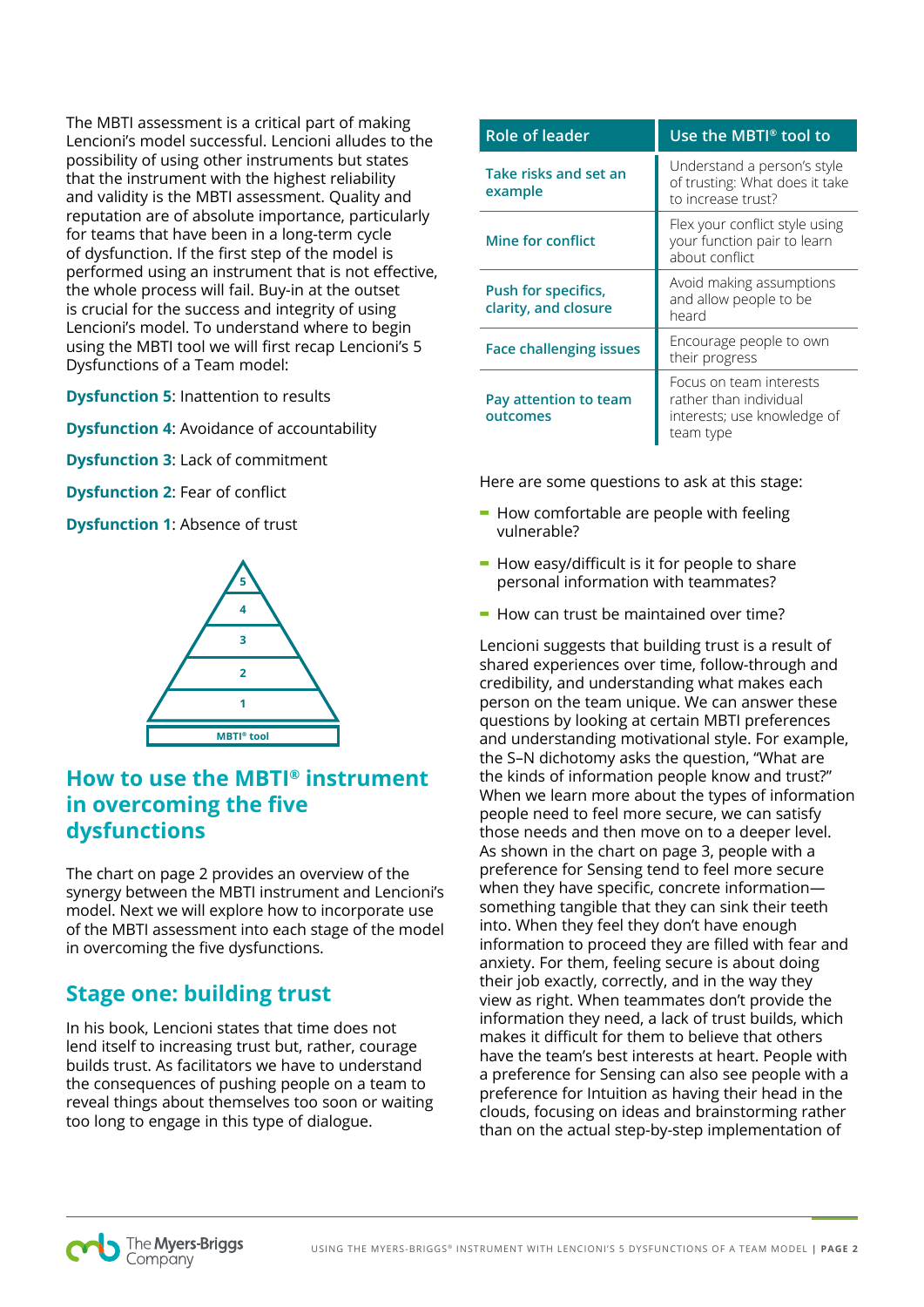#### **What a person needs to feel trust in you**

#### **MBTI® preference Sensing**

- **-** Specific information
- **-** Correct and exact information
- **-** To stay on topic during discussions
- **-** No embellishment of thoughts with unnecessary ideas
- **-** An opportunity to test out your ideas and see if they work
- **-** To talk to someone who has worked with you on a project
- **-** To learn more about your experience and credentials
- **-** An example of a project on which you were successful
- **-** A tangible idea with steps to implement it
- **-** A desire to maintain the status quo

#### **MBTI® preference Intuition**

- **-** To not be bogged down with unnecessary details
- **-** To have their ideas heard
- **-** To not have brainstorming sessions shot down too early
- **-** To have team members think in terms of "what if" rather than "what is"
- **-** A desire to do things better even if they are already working
- **-** Evidence that you have imagination and will use it
- **-** An attempt to step out of the trees and take the forest view
- **-** Belief that you are open to experimenting or trying new things
- **-** Permission to share their long-term vision of the plan
- **-** A willingness to hear ideas that are not perfectly metabolized

the plan. If you share the specific, concrete, and essential information that the person with a Sensing preference craves, you will earn his or her respect and subsequently his or her trust.

People with a preference for Intuition need space and permission to formulate and share their ideas without immediately being shot down. They sometimes experience people with a preference for Sensing as overly critical and may be hesitant to share new ideas or personal information for fear of being judged. They want time to develop their ideas and vision as a process. This includes the

essential brainstorming stage that can be irritating and uncomfortable for people with a Sensing preference, who crave the status quo. Intuitive types feast on ideas and innovation and become more motivated when they are allowed to play with ways to get to the optimal desired outcome. They don't want to be immediately bogged down with the details of "How are we going to pay for this?" They want to first expand on the idea to see if it is possible and *then* focus on implementation.

We can see how managing projects on a team with these different styles might contribute to a lack of trust. The overarching lesson of this stage is to understand that Sensing and Intuitive types need each other to create sound project management strategies, and that the more diverse a team is, the higher the quality of the outcome of its decisions will be. Trust results from being willing to lean into the discomfort and take a risk to share an idea, some personal information, or a story that allows others to get a sense of who we are and what we stand for.

Lencioni's model suggests that doing a personal history exercise or a team effectiveness exercise can also enhance trust. When using the MBTI tool, participants can share what they think they bring to the table and one thing they could improve on or eliminate for the betterment of the team.

## **Stage two: mastering conflict**

In order to master conflict people first have to identify how they feel about it. This is where the MBTI instrument contributes. Our preference for Thinking or Feeling directly correlates to how comfortable we are with conflict and whether we seek it out or avoid it. Part of understanding how to move through conflict involves managing the discomfort and pushing one another to talk about and confront the elephant in the room. Lencioni also suggests using the Thomas-Kilmann Conflict Mode Instrument to examine the different conflicthandling modes people use in addition to the Thinking or Feeling preference.

To move through the discomfort of a conflict on a team, it is important to recognize the conflict as an opportunity for productivity. Trust must be established, as described in Stage One, so that people will allow themselves to challenge and push one another in the moment. This includes staying in a difficult moment rather than retreating or avoiding it. Depending on our preference for Thinking or Feeling, we can recognize and then flex

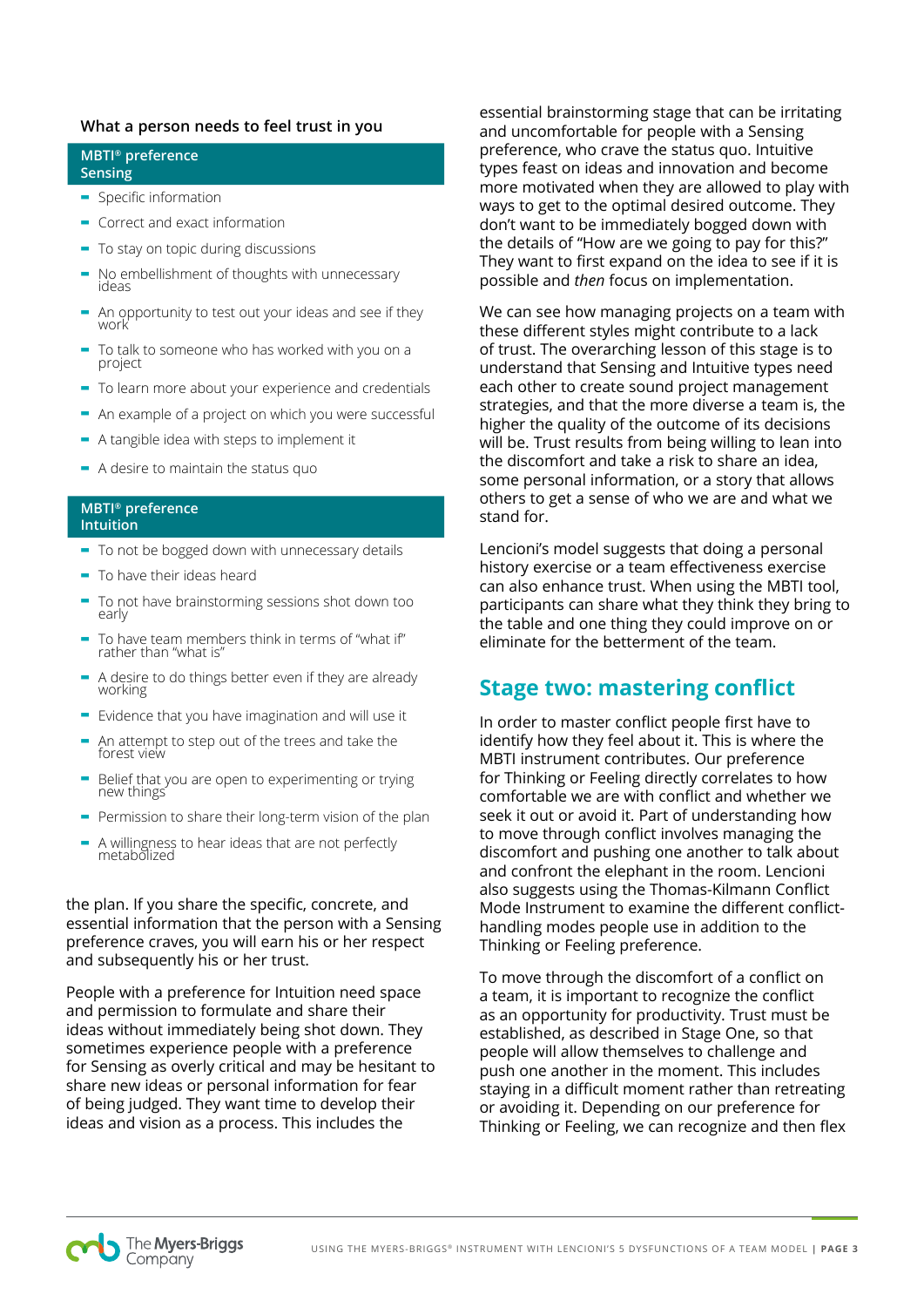our style for self-development during conflict. People with a Thinking preference may have a tendency to appear more competitive during conflict, which reflects a desire to win rather than resolve what is happening. People with a Feeling preference may experience people with a Thinking preference as tenacious, combative, cold, critical, and distant at times when they are in the heat of an argument. At the same time, people with a Thinking preference may experience people with a Feeling preference as avoidant, weak, wishy-washy, sensitive, or needy. People with a Feeling preference need to feel connected before they can take risks and challenge others. The risk of losing the relationship exists as a real threat to them and at times may keep them from saying what they really think or feel.

## **What a person needs to engage in conflict with you**

#### **MBTI® preference Thinking**

- **-** A willing participant in dialogue
- **-** A sense of your competence
- **-** Confidence that you come prepared to debate with facts
- **-** Permission to challenge you
- **-** To not feel responsible for your feelings
- **-** A desire to look at the problem logically
- **-** A willingness to talk it out even when it gets hot
- **-** Accurate information
- **-** To not be demonized or blamed solely
- **-** To know that when the conflict is over it will truly be over

### **MBTI® preference Feeling**

- **-** To know that you are interested in him or her as a person
- **-** To know that you will consider his or her feelings
- **-** To know that it is not all about winning
- **-** To be heard and considered
- **-** A sense of having a relationship with you
- **-** A sense that you are in this together no matter what
- **-** Patience for people to collect their feelings if things are heated
- **-** Belief that things can and will get better
- **-** An effort to make everyone happy (at least initially)
- **-** To feel connected to you in some way

The chart on page 4 details what people with Thinking and Feeling preferences need to do to stretch themselves during conflict. It is imperative that the leader of the team be ready to jumpstart conflict and "fan the flames" during a discussion. According to Lencioni, a lack of conflict makes meetings boring. Using the MBTI instrument to understand conflict styles allows the facilitator to see what Thinking types and Feeling types need to engage in team conflict more comfortably and productively.

## **Stage three: achieving commitment**

Lencioni says this stage can be accomplished when people have the ability to defy a lack of team consensus. People want their ideas to be heard, understood, and considered, as discussed in Stage Two. It is imperative at Stage Three to clarify the action that will be taken by the team. By avoiding assumptions and ambiguity, teams will make more critical and sounder decisions. Lencioni also believes that clarity plus buy-in equals commitment, and that any decision is better than no decision. People can examine their Judging and Perceiving preferences to help them with this stage. Part of what contributes to individuals' decision-making style is their outlook on how they organize themselves in the world. If they have a "just in time" mentality rather than a "do it now" mentality, this can create tension on a team where project management is key. Often people with different J–P styles assign value and judgment unjustly to the work styles of their teammates.

What we have to constantly remind ourselves of in using the MBTI tool for project management is that whether a person stays up all night to complete a project or finishes it with days to spare, the quality of the work is the same. The difference is the road the person took to get there.

Sometimes in corporate America people equate timeliness with quality rather than process. This can be a drastic mistake. For people with a Perceiving preference, it is the pressure of the deadline that is motivating. For people with a Judging preference, the satisfaction of completing the project is the payoff. This is the difference between the J's joy of closure and the P's joy of process—but the quality of the results is the same! People can sometimes misconstrue a Perceiving type's resistance to a deadline as avoidance, but it may be that the individual needs more information or processing time to buy in. In contrast, a person with a Judging preference may buy in too early, without having all the information that is necessary to make a sound

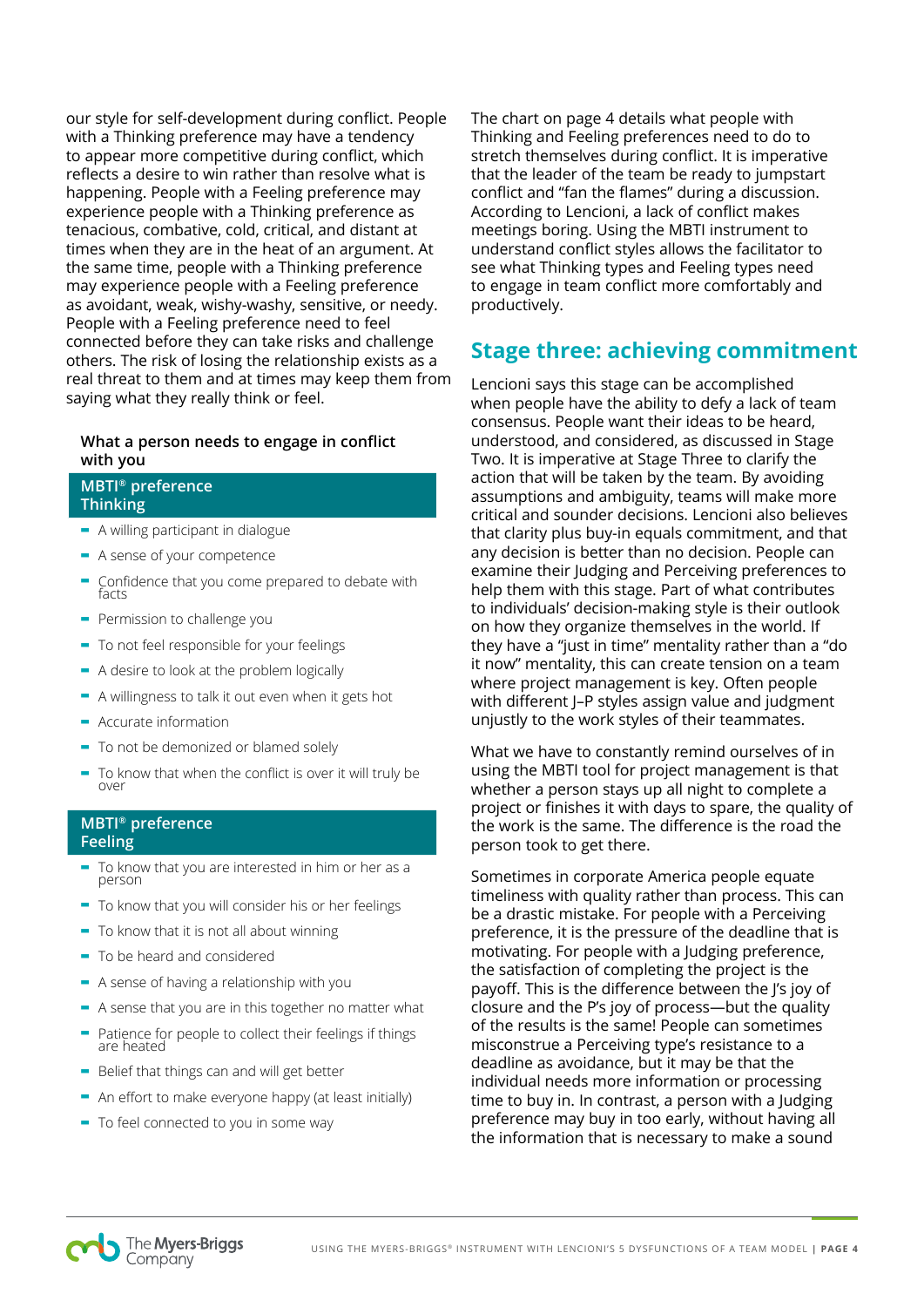#### **What a person needs to achieve commitment**

#### **MBTI® preference Judging**

- **-** To not be viewed as rigid or obsessive
- **-** To not have the discussion open too long
- **-** A plan of action that will be followed
- **-** A back-up plan "just in case" an alternative is necessary
- **-** Evidence that the process of getting to the decision was sound
- **-** A list with checkpoints to check progress along the way
- **-** Designated people with pieces of the project each can own
- **-** Respect for his or her attachment to time and deadlines
- **-** To have everyone honor a deadline once it is agreed on
- **-** The joy of knowing the project will be complete and productive

#### **MBTI® preference Perceiving**

- **-** Room to experiment with ideas and feel them out along the way
- **-** Permission to take a circuitous route rather than a direct line to results
- **-** The space to not feel judged while collecting information
- **-** To not have his or her style viewed as a character flaw
- **-** The possibility of achieving "flow" during the process
- **-** Belief that the plans are open to change with new information
- **-** Knowledge that decisions may not be absolutely final
- **-** Ample time to explore or research alternate pathways to outcome
- **-** To not feel rushed to decide without all appropriate information
- **-** Flexibility and spontaneity—padded deadlines and understanding of his or her style

decision. The desire for closure may override his or her better judgment. What becomes important at this stage is communication about a commitment to action: what needs to be done by whom and when. Furthermore, coming up with a back-up plan for worst-case scenarios can also provide comfort and a higher level of buy-in from all team members. One way to practice this is to make smaller decisions that present less of a risk to the team. This gives people

an opportunity to experiment with the impact of their type and flexing their style, as well as an experience of what coming to a team decision feels like. The chart above provides some insight into what Judging types and Perceiving types need to guide them closer to buy-in and commitment.

## **Stage four: embracing accountability**

Being accountable means answering for things you have and have not done, and explaining the outcome. Lencioni explains that peer pressure from teammates can be motivating. In fact, if people hold back what they really feel from one another, it is a disservice to their teammates. If people have to answer for their progress sooner rather than later, a project can move along at a much faster and more efficient pace. Thus it is important that individuals overcome whatever hesitation they may have regarding providing critical feedback to other team members. This means leaning into that uncomfortable spot again and seeking the opportunity for development that lives there. People can use their J or P and S or N preferences and attach them to being accountable in this stage. If the team publishes goals and standards, they will be available to help everyone be on the same page and understand what the outcome should look like. With regular, scheduled progress reviews, the team members can stay on track and not drift off into the daily challenges of their roles. Finally, rewarding the team members for their accomplishments is an important element of this stage. Without team rewards people will lose their motivation to continue, especially if the project is difficult or complicated. The question of energy also enters the picture. People need energy to sustain their motivation, both individually and on the team. Given that this is the fourth stage, teams sometimes feel a sense of accomplishment by this time and can rest on their laurels or become complacent. This can lead to letting things go in a way that instantly undoes the progress that has been made. Staying energized and accountable is an imperative motivator in this stage. We can look at Extraversion and Introversion as a way to answer the question, "Where do I get my energy, or what refuels me?" The chart on page 6 demonstrates some ways team members can keep one another engaged in and motivated during the process. By understanding the differences between and values of the Extraverted and Introverted styles, the team can keep its momentum going and reach a strong finish in the final stage.

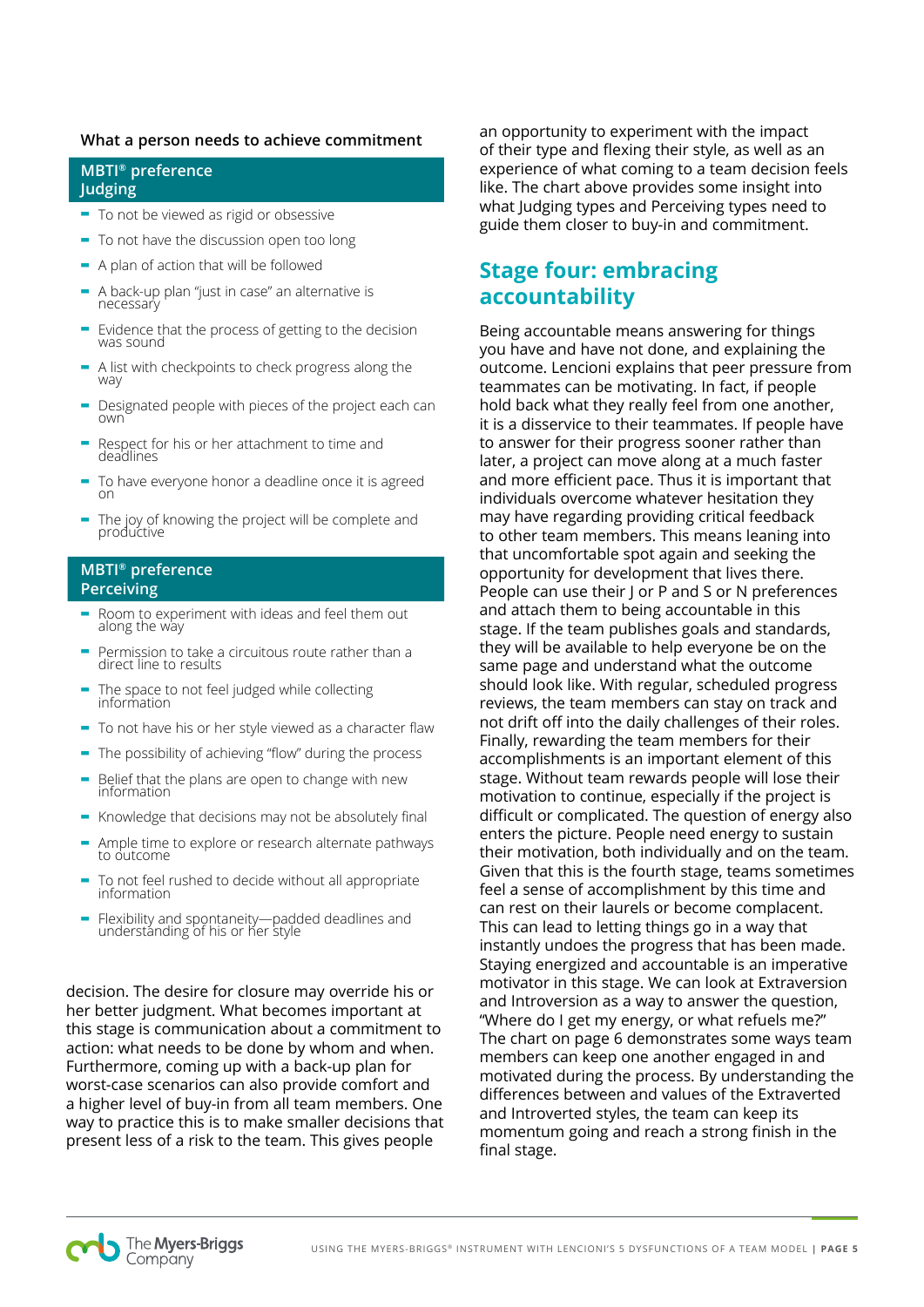#### **What a person needs to stay energized and embrace accountability**

#### **MBTI® preference Extraversion**

- **-** Direct contact with other people on the team
- **-** Immediate feedback around ideas
- **-** Acknowledgment that you heard what he or she said
- **-** Space to brainstorm and discuss with others openly
- **-** Permission to think and speak simultaneously even if the final thought is worthless
- **-** Respect for his or her process of fast-paced thinking
- **-** An effort to stay with him or her even if thoughts seem tangential
- **-** The ability to bounce back and forth between ideas
- **-** An environment in which checking in is essential and required
- **-** Public recognition of accomplishments to date on the team

#### **MBTI® preference Introversion**

- **-** Time alone to reflect on what he or she thinks is the best strategy
- **-** To receive all necessary information before meetings so he or she can process
- **-** Permission to participate in preferred medium (e-mail/voice mail) as long as ideas are shared
- **-** To be brought into the meeting by being asked direct questions
- **-** Time to process ideas
- **-** The understanding that he or she may change his or her mind after having more time to process
- **-** Respect for his or her internal process as a path to sharing external thoughts and ideas
- **-** The opportunity to meet with people on the team one-on-one to fortify thoughts
- **-** Private recognition of his or her accomplishments on the team to date
- **-** Acknowledgment that his or her silence or lack of a comment does not mean agreement

## **Stage five: focusing on results**

At this stage it is critical that people be able to see the team as a whole in addition to their individual contributions to it. When people solely pursue their individual interests, the team identity is lost and conflict reemerges as a challenge to the team's outcomes and productivity. Lencioni discusses team versus individual status as a reminder of how important team type can be during a project.

Understanding the roles people play and what they bring to the team is valuable, but putting individual needs aside for the greater good of the project is what makes a team exceptional. Once a team has completed a project, the public declaration of results is as important as results-based rewards. Otherwise, people carry their experience into the next project, and this in turn affects their ability to stay motivated.

We can examine driving motivators by looking at styles and MBTI function pairs. Each function pair carries with it a unique motivational style, whether it belongs to an individual or a team. The chart on page 8 describes driving motivators that will help the team members focus on results in a way that allows them to grow and learn from their differences as well as appreciate their solidarity.

# **Conclusion**

Even if another instrument has been used within the company previously, adding these elements of the MBTI instrument can greatly enhance the way in which differences are understood, communicated, and accepted by team members. We can see how using knowledge of the preferences at each stage of Lencioni's model makes the world bigger, in that people are encouraged to step outside their comfort zone and experiment with stretching their behaviors appropriately to suit the team and the desired outcome.

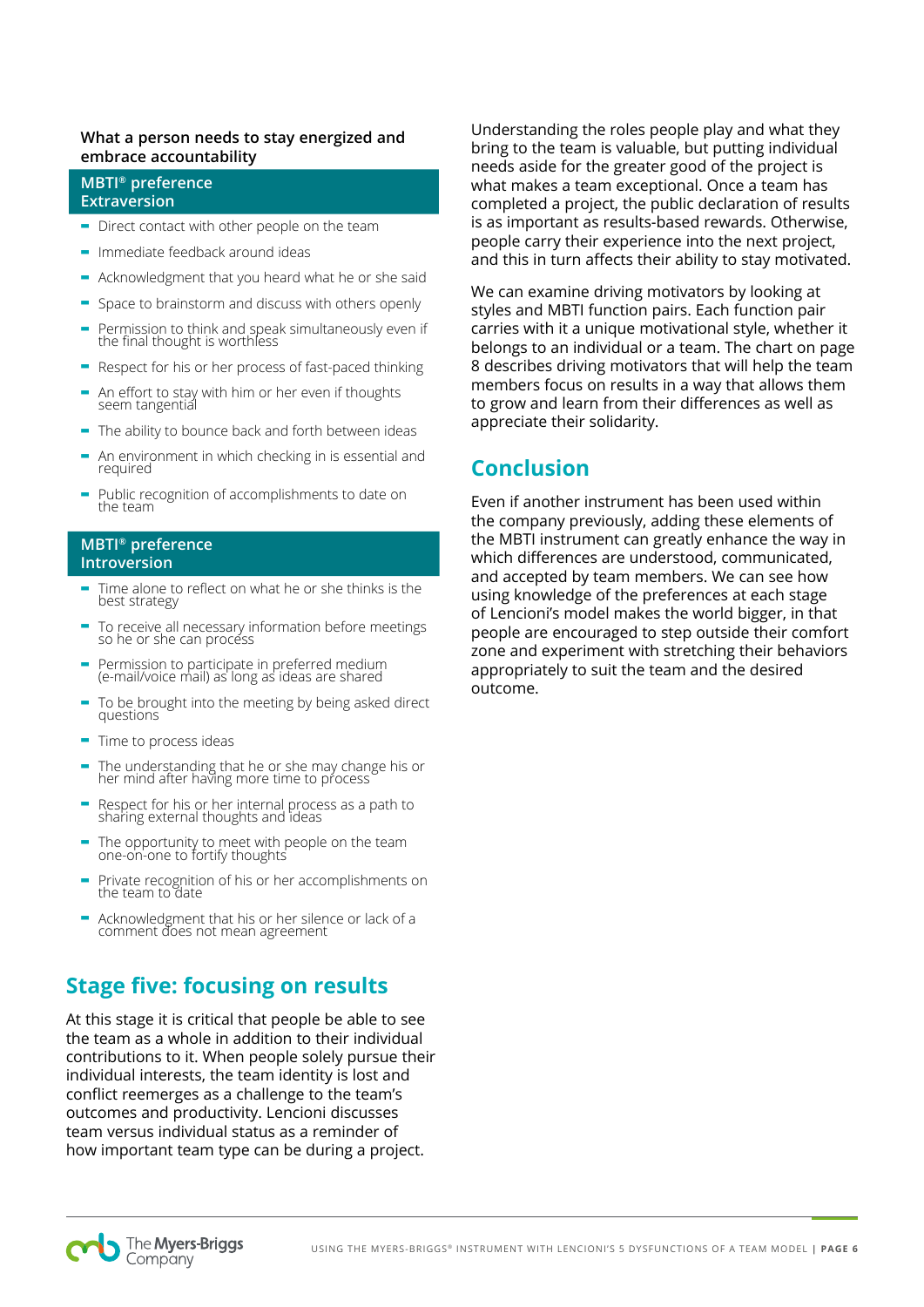## **Motivation for results**

I

| <b>Function pair: ST</b>                                                                                                                                                                                                                                                                                                                                                               | <b>Function pair: SF</b>                                                                                                                                                                                                                                                                                                                                                                                                                     |
|----------------------------------------------------------------------------------------------------------------------------------------------------------------------------------------------------------------------------------------------------------------------------------------------------------------------------------------------------------------------------------------|----------------------------------------------------------------------------------------------------------------------------------------------------------------------------------------------------------------------------------------------------------------------------------------------------------------------------------------------------------------------------------------------------------------------------------------------|
| - Focusing on facts as they relate to ideas<br>Striving for efficiency<br>Being interested in how things will get done<br>• Concern about how much it will cost<br>Focus on the bottom line<br>Desire for things to be precise and exact<br>Desire for a practical result<br>Desire to do it right the first time<br>Desire to stick to the task at hand ahead of the<br>relationships | • Focus on facts as they relate to people<br>• Commitment to strong client service<br>Striving to help others<br>Desire to know who will be affected<br>Interest in data that relate to people<br>Ability to ease tension on the team while working<br>together<br>Keeping knowledge current as it relates to people<br>Appreciation from others for his or her preciseness<br>Follow-through from other team members on his or her<br>ideas |
| <b>Function pair: NT</b>                                                                                                                                                                                                                                                                                                                                                               | <b>Function pair: NF</b>                                                                                                                                                                                                                                                                                                                                                                                                                     |
| - Interest in possibilities in ideas<br>- Striving for mastery<br>- Interest in theoretical concepts<br>- Asking about strategy and relevance<br>- Concern about principles<br>• Focus on systems<br>Expecting competence from teammates<br>- Analysis of what the results mean<br>- Action orientation                                                                                | - Focus on possibilities in people<br>Striving for empowerment<br>Interest in ideals and values<br>Concern about growth and development<br>- Focus on giving encouragement<br>Need to understand what his or her relationship is with<br>you<br>Desire for inclusion with others<br>Need for people to be tactful<br>Enthusiasm for his or her contributions                                                                                 |